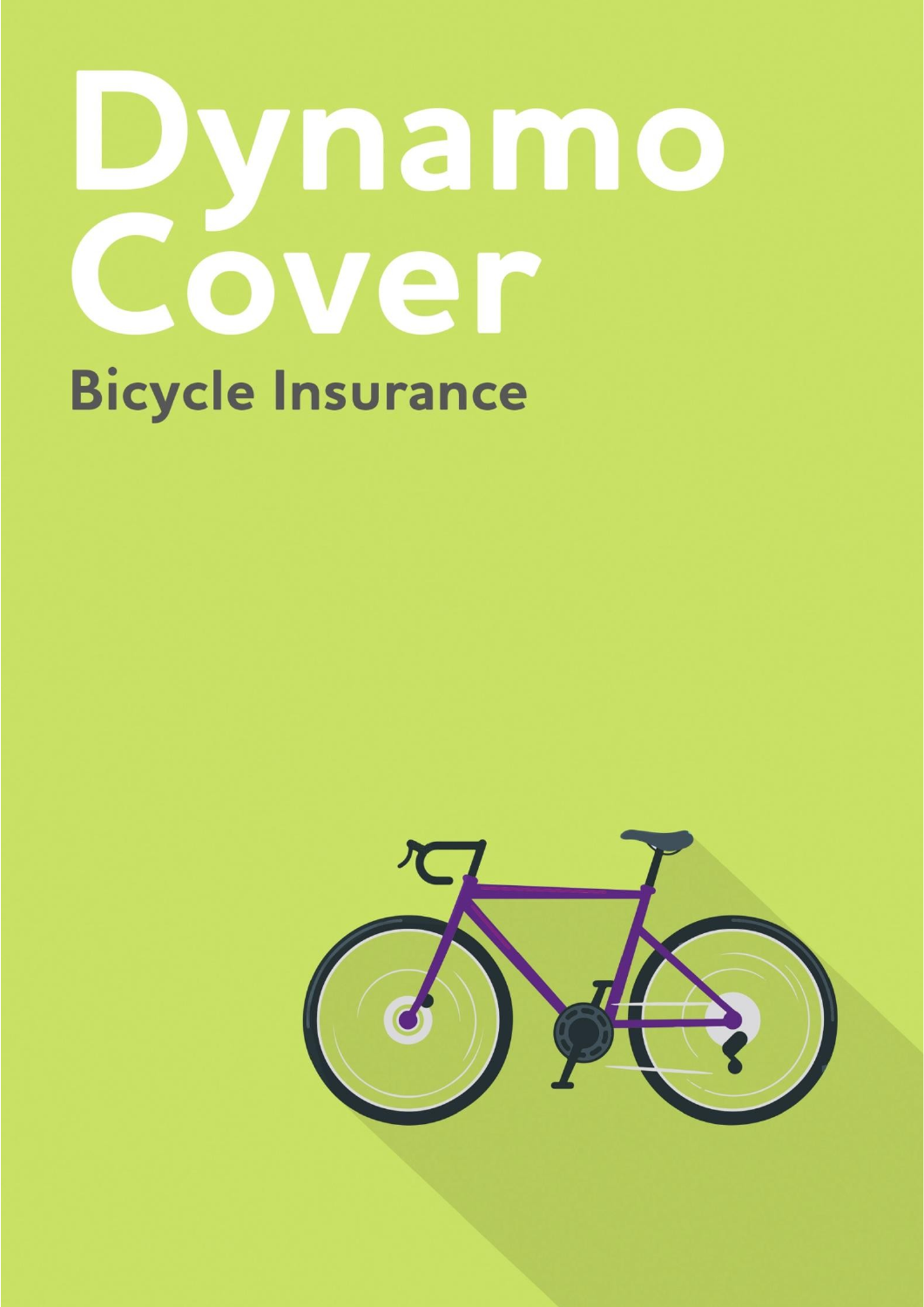

Dynamo Cover Limited Cardiff House Cardiff Road Barry CF63 2AW

# R.E. - A message from our Managing Director – Important Read

Dear Customer,

Firstly I'd like to thank you for purchasing a Dynamo Cover product – At Dynamo, we constantly look to innovate and develop our products and services and I'm grateful that you've chosen us as your provider for the next year or so,

Our commitment to you is that we will always ensure that we provide you the best product, the best service and at the best price. We don't compete with companies who we feel do not match our ethic which is why in such an overcrowded space Dynamo Cover stands as a brand on it's own merit.

As a customer, my team and colleagues will work their hardest to make sure you are happy with every aspect of this policy purchase, renewal and answering general queries and actioning any amendments required.

If at any point reading this document you need clarity on something, or need out assistance then please do not hesitate to email us sales@dynamocover.com or call us on 0330 22 32 897.

It is sometimes necessary with our products to work with third-party partners who will assist us in processing any claim, replacement or other service. Your policy documents will include all the necessary information to contact these partners should you need to.

I hope you enjoy your time with Dynamo Cover, and when your renewal comes up you'll be pleased to stay with us for another year.

Many Thanks



Alex Mills – Managing Director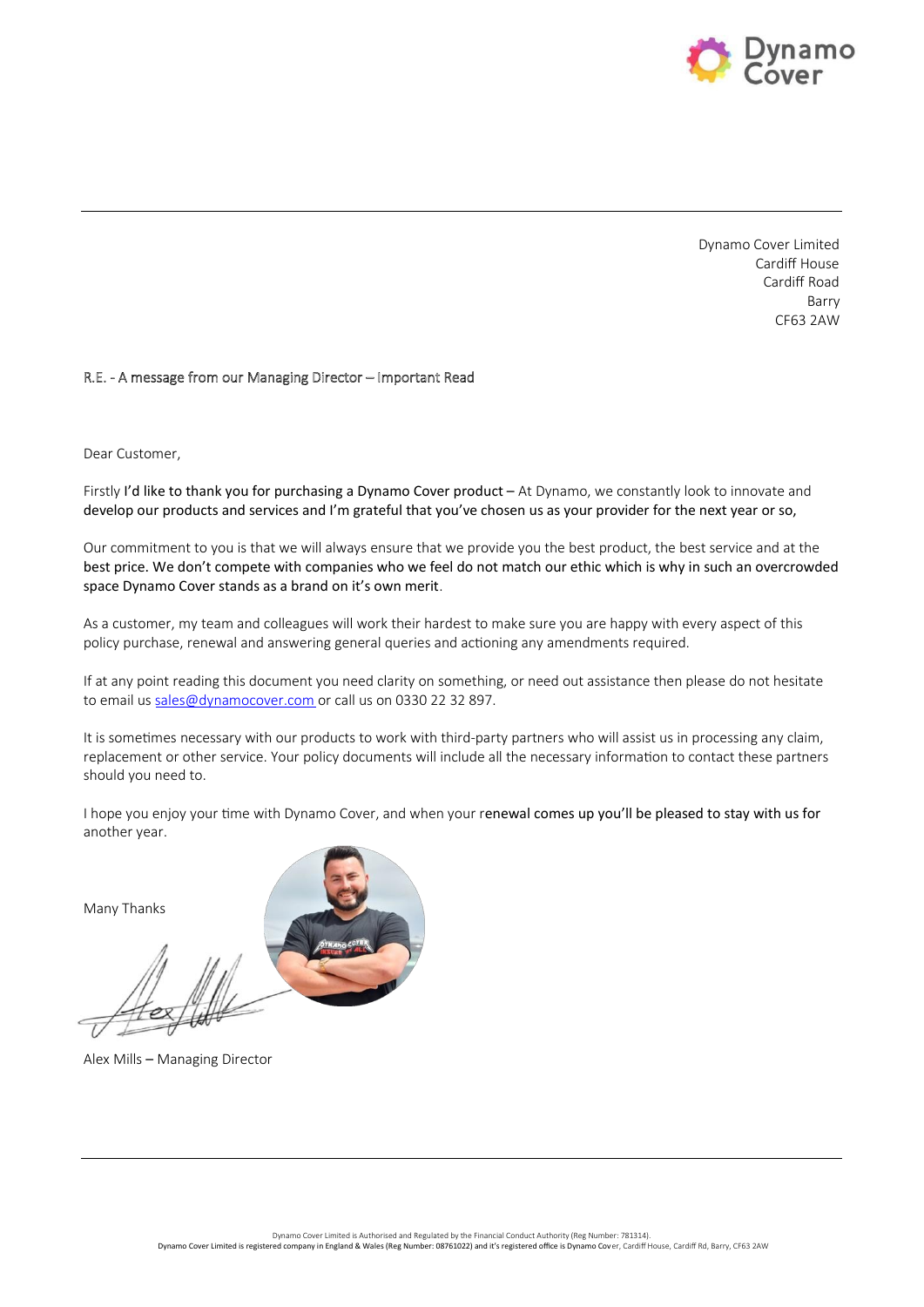

# Your Contract of Insurance – Cycle Insurance

Welcome to Your Dynamo Cover Cycle Insurance Policy Document.

This insurance was arranged by Dynamo Cover Limited who is also the policy administrator and is underwritten by Novus Underwriting Limited on behalf of Helvetia Schweizerische Versicherungsgesellschaft in Liechtenstein AG.

Dynamo Cover Limited is authorised and regulated by the Financial Conduct Authority, Firm Reference No. 781314

Helvetia Schweizerische Versicherungsgesellschaft in Liechtenstein AG. Registered Office: Aeulestrasse 60 (2. Stock) 9490 Vaduz, Liechtenstein. The Insurer is authorised and regulated by the Liechtenstein Financial Market Authority and is deemed authorised by the Prudential Regulation Authority and subject to regulation by the Financial Conduct Authority and limited regulation by the Prudential Regulation Authority.

Details of the Temporary Permissions Regime, which allows EEA-based firms to operate in the UK for a limited period while seeking full authorisation, are available on the Financial Conduct Authority's website. https://register.fca.org.uk/ or by calling them on 0800 111 6768.

As Dynamo Cover Limited acts as agent for the Insurer, monies paid to (or held by) Dynamo Cover Limited in relation to the insurance contract are treated as having been paid to (or held by) the Insurer.

Your insurance is for 12 months and is shown on your Policy Schedule. Your policy start date and your period of insurance are shown on your Policy Schedule.

## IMPORTANT

It is important that You check Your schedule to ensure that the information that You have provided to Us is accurate. Please take the time to read the contents of this policy to ensure that You understand the cover We are providing You and that You comply with Our terms and conditions. This policy wording and Your Policy Schedule are important documents; please keep them in a safe place in case You need to refer to them for any reason.

#### CYCLE ELIGIBILITY

We can only ensure cycles if You are able to provide evidence of ownership, frame number and if they are:

- 1) Purchased as new or second-hand from a VAT registered company.
- 2) Not exceeding £10,000 in Value

#### Excess

The Excess applicable to claims for Theft and Damage shall be 5% of the amount being claimed with a minimum Excess of £50 (Maximum Excess payable £350). or 7.5% of the amount being claimed with a minimum Excess of £100 (Maximum Excess payable £500). Depending on the level selected and showing on Your Policy Schedule.

Claims where the bicycle has been left unattended between the hours of 1:00am and 4:00am in a location where there is public access, or whilst left in a vehicle, will be subject to an Excess of 20% of the amount being claimed with a minimum Excess of £100.

Claims for Theft of folding bicycles, when left unattended in a location where there is public access will be subject to an Excess of 20% of the amount being claimed with a minimum Excess of £100.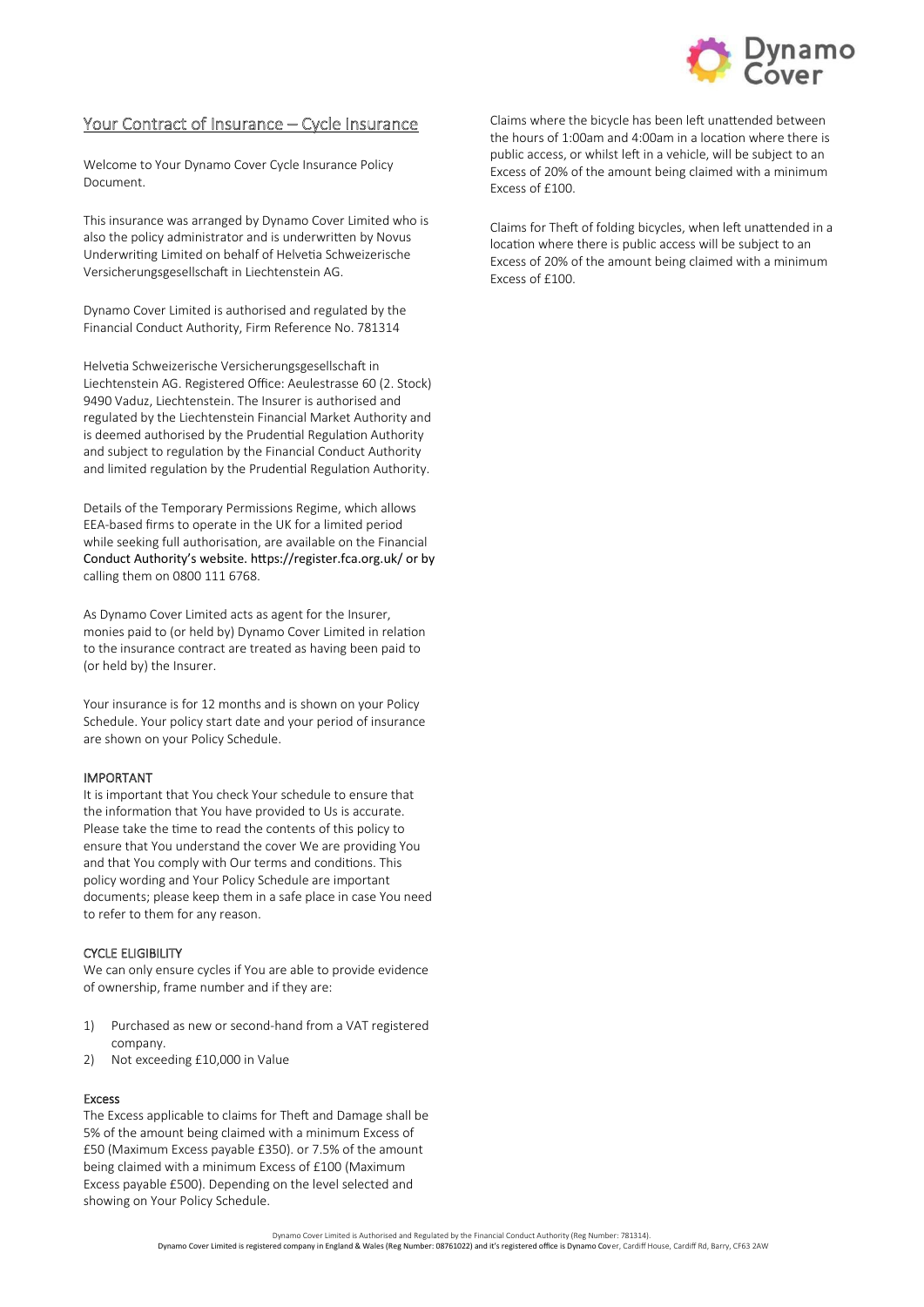

# Definitions

The words or expressions detailed below have the following meaning whenever they appear in this policy in capital and Bold.

## Abandoned/Abandonment.

Left at a location other than the Insured Location for more than 12 hours or 24 hours in respect of train stations.

## **Accessories**

Any equipment added and fixed to the Cycle in addition to the manufacturer's original specifications, including trailers and passenger carrying trailers, as specified on Your Policy Schedule and not otherwise specifically excluded.

## Administrator

Dynamo Cover Limited, Cardiff House, Cardiff Road, Barry, CF63 2AW, Tel: 0330 22 32 987

## Accident/Accidental/Accidental Damage

A sudden and unexpected event which happens by chance during the Period of Insurance.

# Approved Lock

- 1) A nominated lock which is specified in the 'Sold Secure' list (www.soldsecure.com) of Cycle locks which is appropriate to the insured Value of the Cycle:
	- Insured Value under £1,000 require a Bronze rated lock.
	- Insured Value between £1,001 £1,500 require a Silver rated lock.
	- Insured Value over £1,501 require a Gold rated lock; or
- 2) Any other specified lock accepted by Us and specified in an endorsement.

## Bodily Injury

Death or identifiable physical injury.

## Business Purposes

Use of the Cycle for trade or commercial purposes (except commuting to and from work), hire, reward or courier services.

## Cash Settlement

Settlement of the claim by the Claims Administrator by means of store credit, gift card or cash.

## Claims Administrator

MB&G Insurance Services Limited, Cobalt Business Centre, Cobalt Park Way, Newcastle, NE20 9NZ

## Competition

An organised contest from which a winner is selected.

## Commencement Date

The date Your cover shall start as shown on Your Policy Schedule.

## Cycling Accessories

Cycling specific helmets, hats or caps, shoes, overshoes, jerseys or vests, base layers, gilets, gloves, glasses & goggles, jackets, shorts, bib shorts, bibs, bib-longs, tights, trousers, socks, warmers, compression clothing, backpacks, water bottles and cages, hydration packs, cameras specifically designed for cycling and mounted to a helmet, frame or handlebars; cycling computer; cycling GPS unit, lights, Cycle luggage, panniers, saddle bag, cycling tools, cycling armour & guards.

## Cycle/Cycles

Any bicycle, adult tricycle or a tandem as specified in Your Policy Schedule, including those with an electric battery not exceeding 250w and 15.5mph, and including component parts, upgrades and Accessories permanently fixed to the Cycle.

## Damage

Caused by violent and external means including vandalism.

## Depreciation

An amount to be deducted from the Insured Value for any Cycle more than 3 years of age as follows:

- For Cycles over 3 years of age and up to 5 years, depreciation shall be 30%.
- For Cycles over 5 years and up to 7 years, depreciation shall be 50%.
- For Cycles over 7 years and up to 10 years, depreciation shall be 60%.
- For Cycles over 10 years, depreciation shall be 70%
- We will not make any payment for any Accessories more than seven years old.

Where You have purchased Your Cycle as second hand from a VAT registered Retailer/Cycle specialist, Your Cycles age, will be set at zero years old from the date on Your purchase invoice, with the above depreciation table, starting after 3 years of ownership of the Cycle.

We shall establish the age of Your Cycle by reference to its Frame or if purchased second hand, by using the date on the purchase invoice.

# Evidence of Ownership

The original purchase receipt or other evidence which clearly demonstrates ownership, this may include but is not to bank/credit card statement, dealer valuation including a photograph of the Cycle showing the date, price paid, details of the Cycle and/or Approved Lock, name and address of seller, or other evidence which clearly demonstrates ownership.

## Excess

As selected and showing on Your Policy Schedule

## Family

Parents, spouse, partner, son, daughter or siblings (aged 16 years or over), permanently residing with You at the Insured Location.

Dynamo Cover Limited is Authorised and Regulated by the Financial Conduct Authority (Reg Number: 781314). Dynamo Cover Limited is registered company in England & Wales (Reg Number: 08761022) and it's registered office is Dynamo Cover, Cardiff House, Cardiff Rd, Barry, CF63 2AW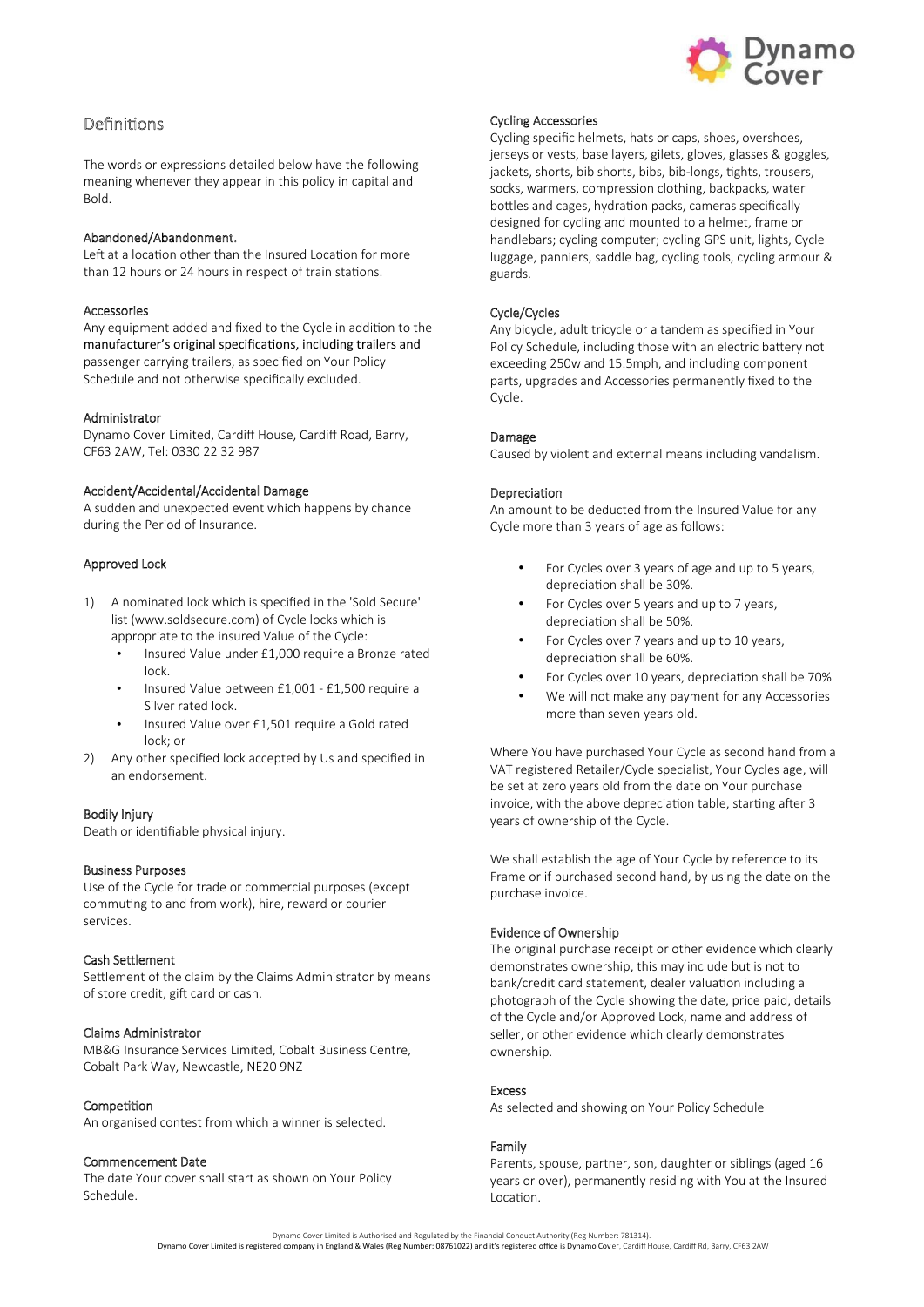

## Forcible and Violent Entry

Entry evidenced by

- a) Visible Damage to the fabric of the building or vehicle at the point of entry
- b) Visible Damage caused to an Immovable Object or Approved Lock.

## Frame

The main components of a Cycle onto which wheels and other components are fitted.

## Hospital

An establishment licensed for caring for and treating inpatients who are sick and injured, but not one that is primarily a clinic, nursing home, rest or convalescent home, and not a place to treat alcoholism or drug addiction.

## Immovable Object:

- a) Any solid object fixed in or on to concrete, stone, brick or similar, which is not capable of being undone, removed with, or lifted under/over the Cycle.
- b) Roof rack of a motor vehicle attached securely in-line with the manufacturers recommendations and intended for the carriage of one or more Cycle(s).
- c) A designated Cycle rack located at a train station, bus station, coach station or Your permanent place of employment designed and constructed expressly for the purpose of securing Cycle(s) and is operated by You in accordance with the instructions and / or guidance provided.

## Insured Location

The location where the Cycle is usually kept as stated on Your Policy Schedule which must be one of the following:

- a) A house, flat, self-contained room within a communal residence, or communal hallway.
- b) A private outbuilding, garage or shed that is securely always locked.
- c) An underground car park that can only be accessed by private residents.
- d) Any other specific location which has been referred to and agreed by us in writing.

Cover shall be extended for a maximum period of 30 days at any one time during the Period of Insurance to include any temporary residence such as a holiday cottage / Insured Location, guesthouse or hotel.

## Insured Value

The amount set out on Your Policy Schedule.

#### Loss of Limb

The physical separation of a hand at or above the wrist, or of a foot at or above the ankle and shall include the total and irrecoverable loss of use of one or both hands, or feet respectively.

#### Loss of Sight

The total and irrecoverable Loss of Sight in one or both eyes.

## Malicious Damage

Intentional Damage caused by a third party.

## Period of Insurance

The period specified on Your Policy Schedule.

#### Permanent Total Disablement

A disability lasting at least 12 calendar months which entirely prevents You from attending to any business or occupation of any kind whatsoever and at the end of that period being beyond the hope of improvement.

#### Premium

The amount referred to as such on Your Policy Schedule.

#### Policy Schedule

The written confirmation provided by Your agent confirming Your details, the level of cover selected by You, details of the Cycle, Commencement Date and end date of Your policy. Please refer to Your Policy Schedule for what is included/excluded on each cover level)

## Replace/Replacement

The provision of an item of comparable specification as new is only available if You own the Cycle from new and it is less than 3 years old at time of claim. Where You have not purchased the Cycle from new and it is greater than 3 years old, any replacement will take into account the specification, age, functionality and quality of the Cycle at the time of claim, or at Our option, a Cash Settlement may be offered.

#### Territorial Limits

As a United Kingdom resident domiciled in the United Kingdom up to 30 days in the European Union, in total, during your period of insurance.

## Theft

The unauthorised dishonest appropriation or attempted appropriation of the Cycle specified on Your Policy Schedule by another person with the intention of permanently depriving You of it.

#### Unattended

Whilst the Cycle is not being used or held by You.

#### United Kingdom

England, Scotland, Wales, the Channel Islands, Isle of Man and Northern Ireland.

#### Unoccupied

Where You and Your Family are away from the Insured Location for more than 30 consecutive days.

#### Value

The replacement cost of the Cycle and any Accessories as at the date of loss as assessed by the Claims Administrator.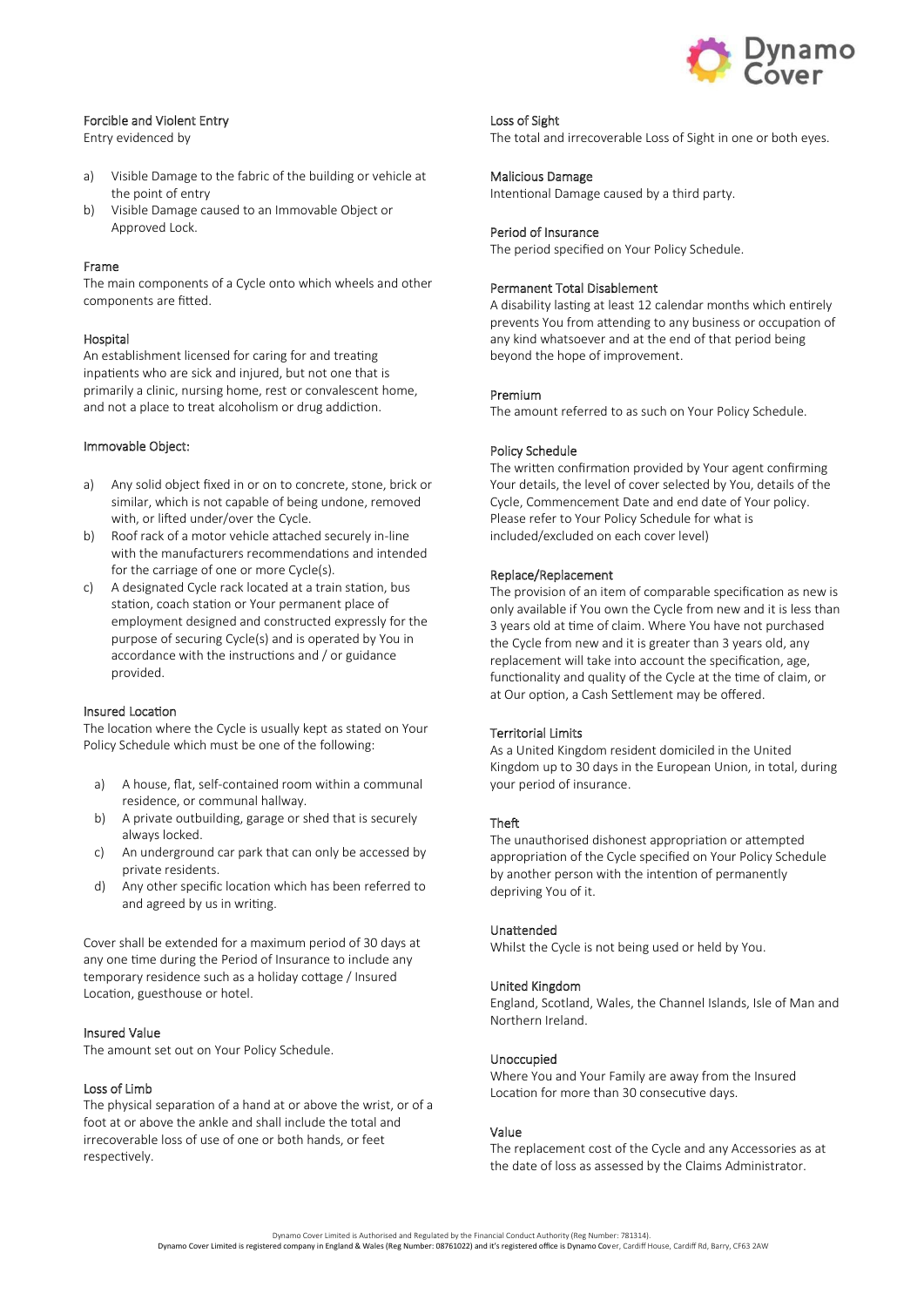

# Waiting Period

The first 14 days from the Commencement Date of Your policy.

# We/Us/Our:

Means Novus Underwriting Limited on behalf of Helvetia Schweizerische Versicherungsgesellschaft in Liechtenstein AG.

## You/Your

The person or persons named on Your Policy Schedule who lives in the United Kingdom on a permanent basis as a domiciled United Kingdom resident.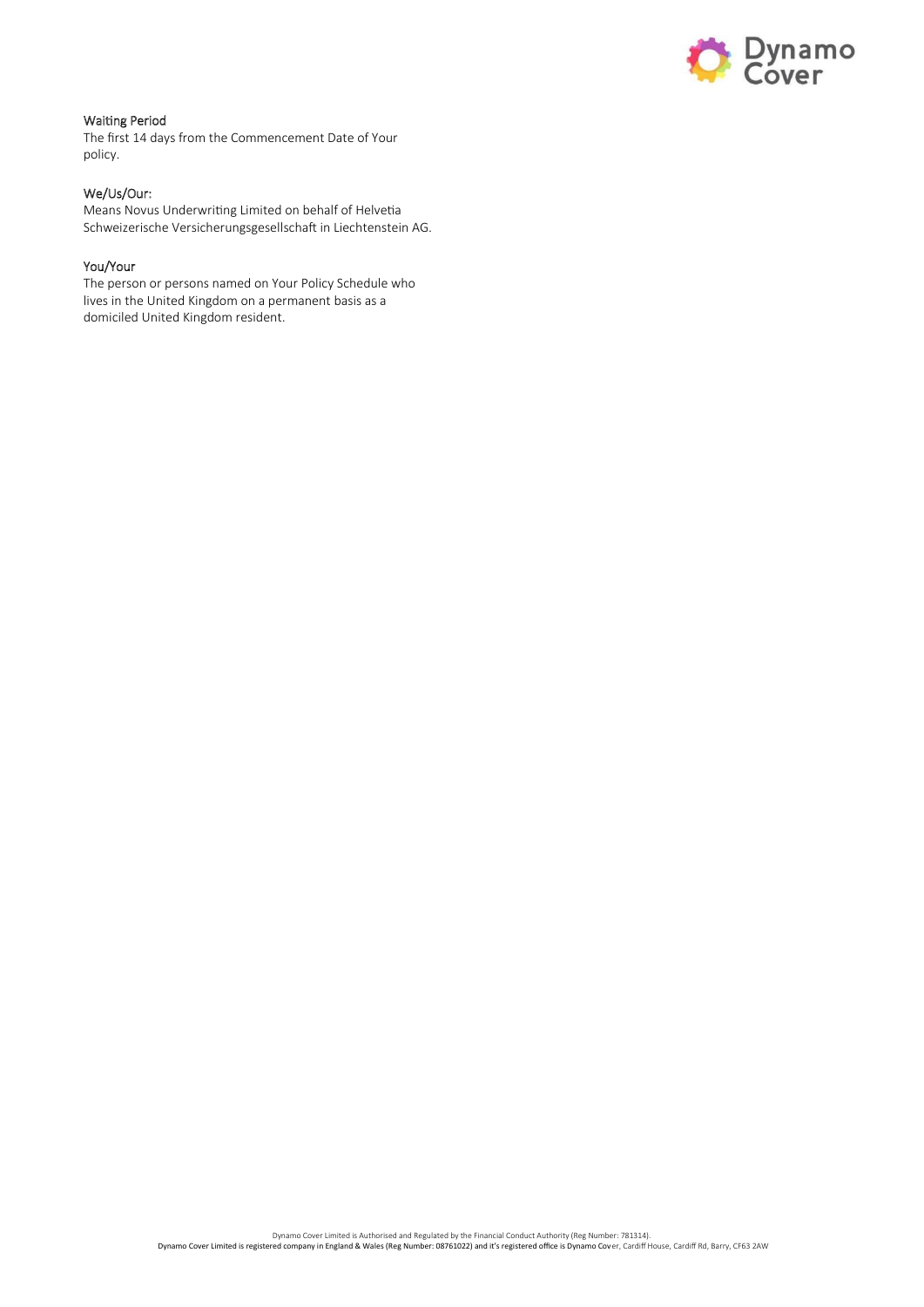

# Cover Sections

# Section - 1 Theft of Your Cycle

Within the Territorial Limits, We will Replace the Cycle with one of comparable specification as new provided that the Cycle was new when purchased by You, and the Cycle was not more than 3 years old at the date of loss, otherwise We will Replace the Cycle with a Cycle of similar specification, age, functionality, and quality to the Cycle at the time of claim.

We reserve the right to specify the use of a designated supplier for the replacement of the Cycle or at Our discretion offer Cash Settlement to the Value of the replacement Cycle.

## What is covered:

- 1) Theft of the Cycle where it has been locked to an Immovable Object by an Approved Lock that is appropriate to the insured Value of the Cycle.
- 2) Theft from the Insured Location when forcible and violent entry has been demonstrated and You have complied with the security requirement applicable to the Insured Location.
- 3) Theft of Your Cycle when away from the Insured Location providing You have complied with the security requirement applicable when the Cycle is away from the Insured Location (see Security Requirements section).
- 4) Theft whilst the Cycle is in or on a vehicle providing You have complied with the security requirement applicable when the Cycle is in or on a vehicle and access has been made by Forcible and Violent Entry.

In the event of the Theft of the Cycle, at Your own expense You must provide to the Administrator with:

- 1) A valid and substantiated crime reference number.
- 2) The key for the Approved Lock and a receipt demonstrating the make and model.
- 3) Evidence of ownership.

## What is not covered:

- 1) Any claim where a crime reference number cannot be provided.
- 2) Policy Excess.
- 3) Unexplained Theft.
- 4) Accessories or removable parts unless the Cycle is stolen at the same time.
- 5) Theft when entrusted loaned or hired out by You to any person other than a member of Your Family.
- 6) Theft of the Cycle whilst being used for Competition or racing.
- 7) Any Depreciation where the Cycle is more than 3 years of age.
- 8) Theft of the Cycle whilst being used for Business Purposes.

# Section - 2 Accidental Damage

## What is covered:

Within the Territorial Limits of the policy, We will pay the costs of repairing the Cycle as a result of suffering accidental Damage, Our liability shall be limited to returning the Cycle to the level of functionality as previously enjoyed immediately before the accidental Damage occurred.

We reserve the right to use specialist, refurbished or like for like parts in the repair of Your Cycle, where the estimated or quoted repair cost is in Excess of the Value of the Cycle We may at Our option make a Cash Settlement to cover the cost of repair.

Where it is deemed necessary by Us to Replace the Cycle, We will Replace the Cycle with a comparable specification as new provided that the Cycle was new when purchased by You, and the Cycle was not more than 3 years old at the date of loss.

Accidental Damage sustained while the Cycle is in transit with a recognised transport provider and providing the Cycle is securely packaged and a receipt obtained.

## What is not covered:

- 1) Accidental Damage within the Waiting Period of Your policy.
- 2) Wear and tear, gradually resulting in a reduction in operating performance.
- 3) Accidental Damage that does not impair the function and/or performance of the Cycle.
- 4) Policy Excess.
- 5) Corrosion, rust, fading of the paint finish or bright work, chemical action, or reaction.
- 6) Failure to follow the manufacturers' instructions or guidelines regarding the use of or maintenance of the Cycle.
- 7) Faulty or defective design, materials or workmanship or latent defect and defects in operation.
- 8) Tyres or inner tubes unless the Cycle suffers Accidental Damage at the same time.
- 9) Fixed Accessories or removable parts unless the Cycle suffers accidental Damage at the same time.
- 10) Accidental Damage whilst the Cycle is being used for competition or racing purposes.
- 11) Accidental Damage whilst the Cycle is being used for Business Purposes.
- 12) Any depreciation where the Cycle is more than 3 years of age.
- 13) Accidental Damage whilst the Cycle is being used for the performance of stunts.
- 14) More than 3 claims for Accidental Damage in any single Period of Insurance.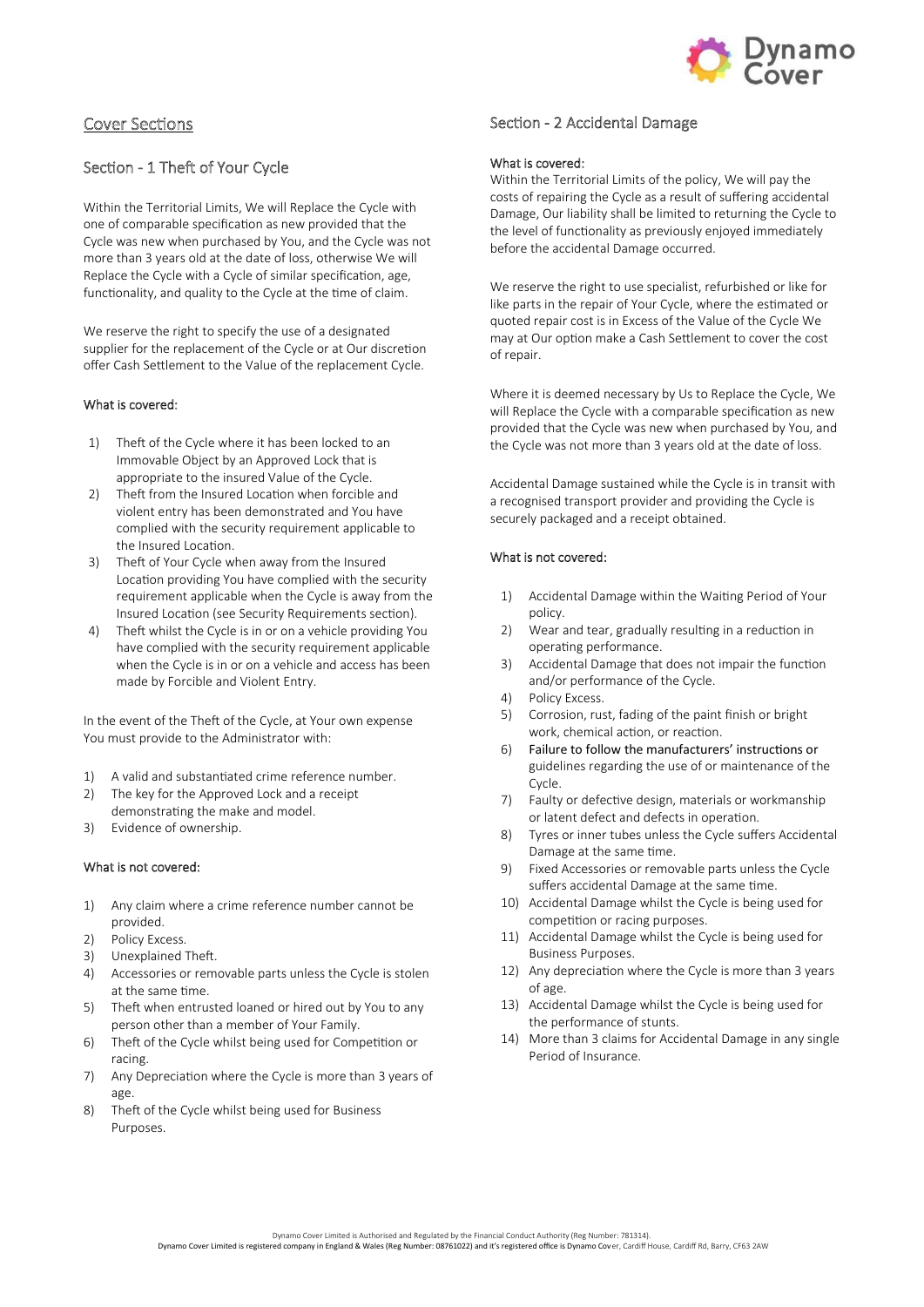

# Section - 3 Malicious Damage to Your Cycle

## What is covered:

Within the Territorial Limits of the policy, We will pay the costs of repairing the Cycle as a result of suffering Malicious Damage, Our liability shall be limited to returning the Cycle to the level of functionality as previous enjoyed immediately before the Malicious Damage occurred.

We reserve the right to use specialist, refurbished or like for like parts in the repair of Your Cycle. Where the estimated or quoted repair cost is in Excess of the Value of the Cycle, We may at Our option make a Cash Settlement to cover the cost of repair.

Where it is deemed necessary by Us to Replace the Cycle, We will Replace the Cycle with a comparable specification as new provided that the Cycle was new when purchased by You, and the Cycle was not more than 3 years old at the date of loss.

## What is not covered:

- 1) Where the Cycle is Abandoned.
- 2) Claims within the Waiting Period of Your policy.
- 3) Any claim where a crime reference number cannot be provided.
- 4) Tyres or inner tubes unless the Cycle suffers Malicious Damage at the same time.
- 5) Policy Excess.
- 6) Malicious Damage that does not impair the function and/or performance of the Cycle.
- 7) Malicious Damage whilst the Cycle is being used for competition or racing purposes.
- 8) Malicious Damage whilst the Cycle is being used for Business Purposes.
- 9) Any depreciation where the Cycle is more than 3 years of age.
- 10) More than 3 claims for Malicious Damage in any single Period of Insurance.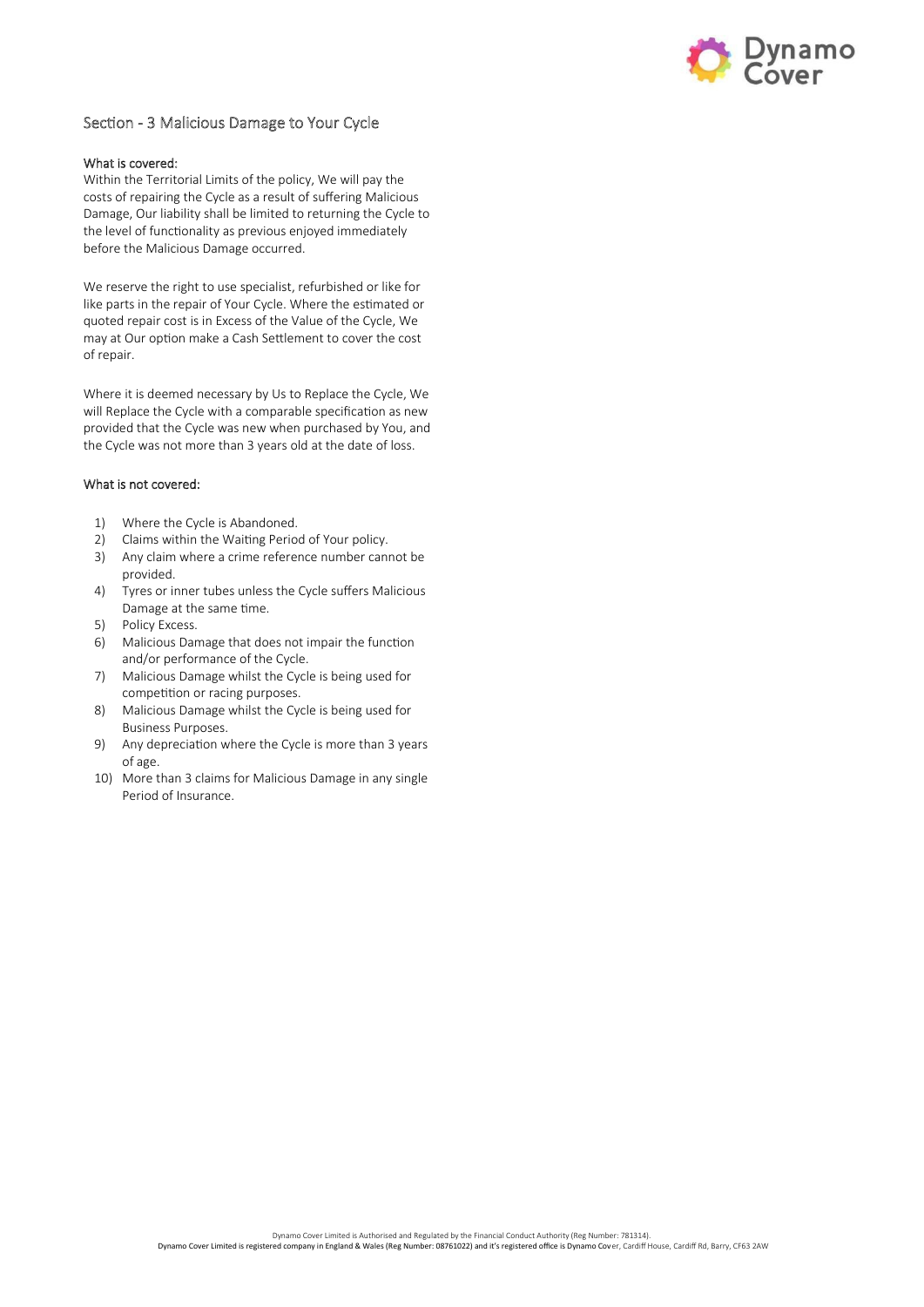

# Optional Cover Levels (If selected, additional Premiums paid and showing on Your Policy Schedule)

# Section - 4 Accessories

## What is covered:

You are covered for Theft and accidental Damage to cycling Accessories up to the amount shown in Your Policy Schedule. Theft of cycling Accessories whilst away from the insured location applies only when in Your possession or when the cycling Accessories, attached to the Cycle using a security fixing or mounting, are removed from the Cycle using forcible and violent means.

# You are not covered for: -

- 1) The policy Excess.
- 2) Cover when the cycling Accessories are left unattended, unless secured out of sight in a locked storage location including a locked room, locked cupboard, locked drawer, or locked luggage compartment.
- 3) Any item not specifically listed in the Cycling Accessories definition.
- 4) Theft from Your insured location unless involving forcible and violent entry and You have complied with the security requirements applicable to the Insured location.
- 5) Theft from an unoccupied Insured location.
- 6) When any damaged item cannot be provided.
- 7) Marring, scratching, denting, wear and tear or, any cosmetic change which does not impair the function and performance of the cycling Accessories or gradually operating causes.
- Corrosion, rust, change in temperature, dampness, dryness, shrinkage, evaporation, contamination, change in colour or finish, atmospheric or climatic conditions, frost, insect and vermin, dust, chemical action, or reaction.
- 9) Faulty or defective design, materials or workmanship or latent defect and defects in operation.
- 10) Failure to use or maintain the cycling Accessories in accordance with the manufacturer's instructions.
- 11) Using the Cycle as a professional cyclist, or for any trade/ business

# Section 5 - Replacement Cycle hire

## What is covered:

Within the United Kingdom We will pay up to up to the amount shown in Your Policy Schedule towards the hire of an alternative Cycle from a recognised reputable Cycle dealer whilst You are awaiting repair or replacement of Your Cycle when it is the subject of an approved claim. (Subject to cost of hire being agreed with the Claims Administrator in advance of the hire.)

## What is not covered:

- 1) Where the costs of hire are greater than a normal charge through a recognised supplier.
- 2) Where the hire costs are in Excess of the Cycle Value or repair costs.
- 3) Where evidence of expenditure cannot be provided.
- 4) Where costs are incurred by anyone other than You.
- 5) Where the repair or replacement is required because of the Cycle being used for racing.

Where the repair or replacement is required because of the Cycle being used for Business Purposes.

# Section 6 - Worldwide extension

## What is covered:

Cover is extended to 30 days per trip worldwide subject to a maximum of 90 days during any one Period of Insurance

In the event of an approved claim to an insured Cycle damaged during transit abroad, we will pay up to £300 for any damage caused to a purpose-built Cycle box that the Cycle was being transported in at the time of the claim incident. The damage must have been caused whilst in transit with your transit provider. In the event of an approved claim to an insured Cycle (where the claim incident occurred outside of the United Kingdom), we will pay for Cycle hire costs incurred by you or a member of Your family when hiring the same type of insured Cycle) that has been claimed for. Cycle must be hired from a recognised, reputable bicycle retailer abroad; and the maximum payable is £150 during any one period of insurance.

## What is Not Covered:

- 1) Where the costs of Cycle hire abroad exceed more than £150 during any one period of insurance or they are more than the bicycle value or repair costs.
- 2) Where evidence of Cycle hire expenditure cannot be provided.
- 3) "Cycle Rescue" cover is not extended beyond the United Kingdom.
- 4) "Replacement Cycle Hire" cover is not extended beyond the United Kingdom.
- 5) Any legal liability in North America

# Section 7 - Cycle Breakdown

## What is covered:

If You suffer irreparable Damage to Your Cycle occurring more than one mile from Your Insured Location, We will pay for the reasonable cost of taxi hire in order to get You to Your onward destination, or to Your Insured Location. This will only be considered as part of a claim for repair or replacement of the insured Cycle. We will pay for up to £250 in taxi hire in any single Period of Insurance. Evidence of expenditure must be provided.

## What is not covered:

- 1) Any costs other than the taxi fare to transport You and Your Cycle to Your onward destination.
- 2) Any costs arising from use of the Cycle for competition or racing.
- 3) Any costs arising from the Cycle being used for Business Purposes.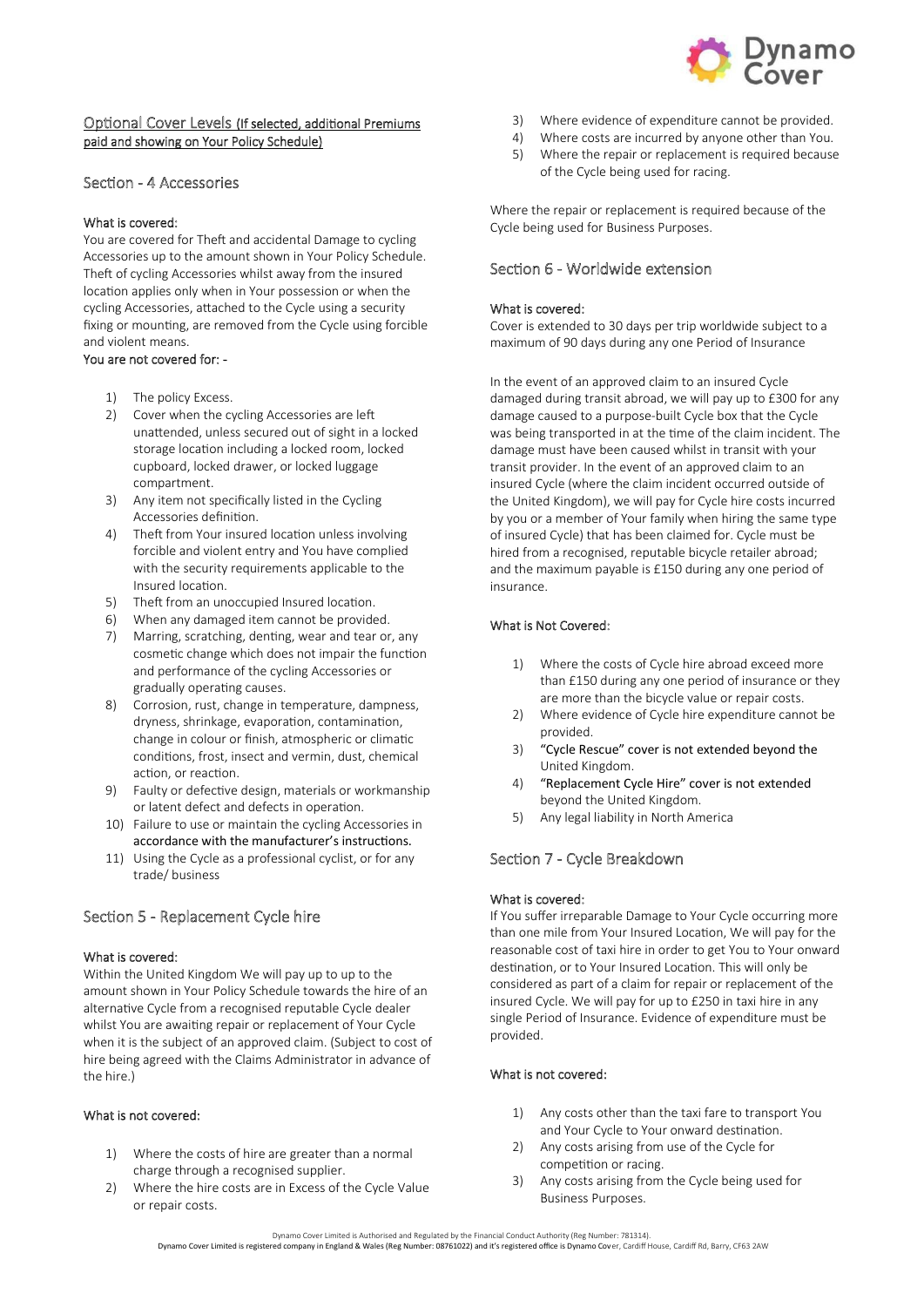

# General Security Conditions

## Security requirements where the Cycle is at the Insured Location.

Accidental or Malicious Damage to or Theft of the Cycle whilst at the Insured Location shall only be covered in circumstances where the Cycle is:

- 1) Kept inside and any security devices are in operation.
- 2) Stored within a private garage, privately accessed wooden, plastic or aluminium shed within the boundaries of the Insured Location and You have complied with the following security requirements:
	- a) All external doors must be secured by a minimum of a 5-lever mortice deadlock to BS3621 standard or a 5-lever padlock, or
	- b) The Cycle must be secured through the frame by an Approved Lock to an Immovable Object within the building.
- 3) Secured through the frame by an Approved Lock to an Immovable Object within the building when at Your Insured Location in any location which is described as a communal hallway or communal outbuilding.

## Security requirements where the Cycle is away from the Insured Location.

Accidental or Malicious Damage to the Cycle whilst away from the Insured Location shall only be covered in circumstances where:

- 1) The Cycle is not left unattended.
- 2) The Cycle is left unattended but secured to an Immovable Object by an Approved Lock through the frame.
- 3) Any access to the Cycle is effected by forcible and violent entry.
- 4) The Cycle is not left unattended within the boundaries of a train station, bus station, coaches station or Your permanent place of employment for more than 24 hours and subject to (2) and (3).

## Security Requirements where the Cycle is in or on a vehicle.

Theft whilst the Cycle is in or on a vehicle shall only be covered in circumstances where:

- 1) All doors' windows and other openings of the vehicle and Cycle rack are left closed, securely locked and properly fastened.
- 2) Access to the Cycle must have been affected by forcible and violent entry.
- 3) Any security devices installed in the vehicle and Cycle rack are in operation.
- 4) The Cycle is stored out of sight wherever possible or is secured through the frame by an Approved Lock to the roof or Cycle rack attached to the vehicle.
- 5) If the Cycle is left in or locked on to the vehicle between the hours of 9pm and 6am the vehicle must be fitted with a Thatcham category 1 alarm/immobiliser or category 2 immobiliser or

category 3 steering lock, and if any such Category 1 and 2 devices is not factory fitted, it must have been installed by a member of the Vehicle Security Installation Board and evidence of such must be provided in the event of a claim.

6) When You are outside the United Kingdom where it is impossible to comply with the Thatcham security requirements, Theft shall only be covered if the vehicle is fitted with a factory fitted alarm or immobiliser and evidence of its existence must be provided in the event of a claim.

Any vehicle used must have:

- a) Valid motor insurance
- b) A valid MOT certificate where applicable.
- c) Current road tax where applicable; and
- d) All windows and locks that are capable of rendering the vehicle secure.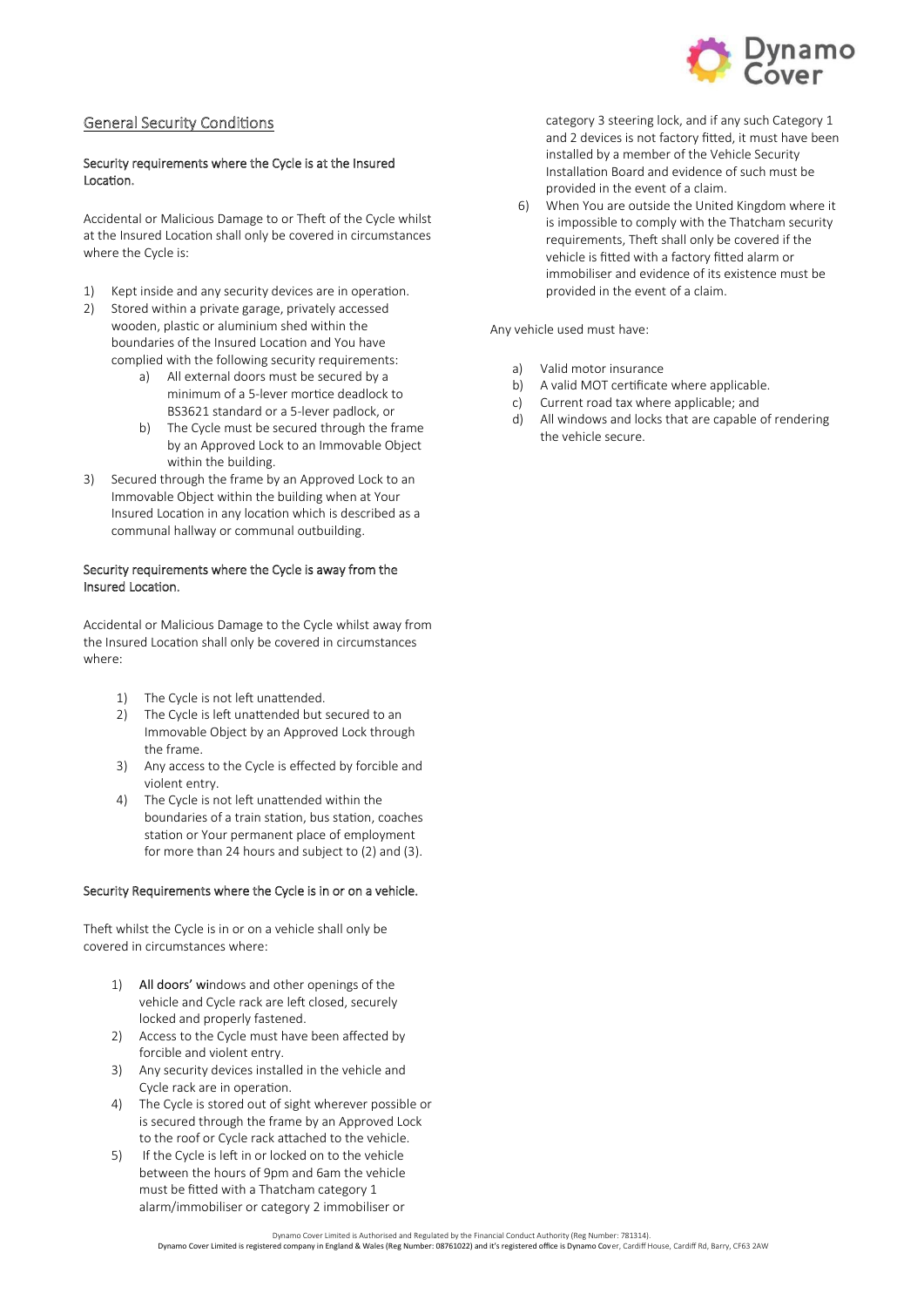

# General Conditions

- 1. You must be over 18 years of age and a permanent legal resident of Britain.
- 2. You must pay in sterling. Our settlements and reimbursements will also be in sterling.
- 3. You shall take all reasonable steps to safeguard against Accident, injury, loss, and Damage and shall maintain the bicycle(s) in an efficient and roadworthy condition. Failure to comply with this condition may invalidate Your claim.
- 4. We will be entitled to take over and deal with, in Your name, the defence or settlement of any claim at Our discretion and to take proceedings at Our expense to recover for Our benefit the amount of any payment made under this policy.
- 5. Other Insurances If any loss, destruction, Damage, or liability insured by this policy, other than by Section 5, is covered by any other insurance We shall pay only its rateable portion.
- 6. We will void this policy in its entirety from the date of loss or alleged loss and no cover provided will apply if a claim made by You, or anyone acting on Your behalf, to obtain any benefit is fraudulent or intentionally exaggerated; or a false declaration or statement is made in support of a claim under this policy.
- 7. Unless another law is agreed in writing, this policy is governed by English law. If there is a dispute, it will only be dealt with in the courts of England or of the country within Great Britain in which Your main residence is situated.
- 8. In the event of a claim payment as a consequence of any insured event, We will deem that full liability has been met under the terms of this policy. In no circumstances shall the liability of the insurers exceed the insured Value or claim limit.
- 9. It is possible that a claim may be made under a policy after its expiry, so it is important that You keep such documents safely.
- 10. We cannot, in all cases, maintain a permanent record of information disclosed to Us and therefore, it is Your responsibility to ensure that all proposal forms and documents are correct. Any relevant changes in circumstances or in the risk must be notified to Us as soon as You become aware of them and cover might, in certain circumstances, be invalid until We have accepted the changes.
- 11. We invite renewals on the understanding that there have been no changes in the risk.
- 12. The onus is upon You to ensure that all information supplied to Us is accurate and We cannot accept any responsibility in the event of such information being inaccurate. You must, upon receipt of a policy document, check that the policy accurately reflects Your instructions and changes required are notified to Us immediately.
- 13. You have the right to cancel this policy within 14 days of the start date of the policy without giving any reasons and You will receive a full refund unless a claim has been made. We may keep an amount that reflects the administrative costs of arranging and cancelling the policy. Certain claim payments might cancel Your policy.

# How to Make a Claim

All Claims are required to be submitted online using the claims form via the Claims Administrators website

## https://www.mbginsurance.co.uk/bike/

If You have any problems completing the claims form, or any queries please do not hesitate to contact the Claims Administrator on: -

Tel: 0191 258 8117

# Automatic Renewal

To make sure You continue to be covered after the expiry date of Your policy, Dynamo Cover will automatically renew Your insurance policy, unless You have opted out when purchasing this policy.

Automatically renewing Your policy means Dynamo Cover will keep Your payment details securely on Our files so that Dynamo Cover can debit Your premium at Your next renewal.

Dynamo Cover will contact You up to 21 days prior to Your renewal date, to confirm the new premium payable and to remind You, that a payment will be debited up to 7 days prior to the policy renewal date. If You do not wish to renew Your policy or require changes to Your policy details, please contact Dynamo Cover at least 14 days before Your renewal date.

If You have not selected the automatically renew option, Dynamo Cover will still contact You 30 days prior to the expiry of Your policy advising You of the renewal price plus how to arrange for Your policy to be renewed.

## When Your Policy Will End

The benefits provided under Your policy will cease on the earliest of the following: -

- a) The expiry date, as shown on Your latest Policy Schedule.
- b) You, or anyone representing You, knowingly provides false information to the Administrator, Claims Administrator or Us.
- c) The Cycle is sold or transferred to a new owner.
- d) The claim limit has been reached.
- e) We declare the Cycle beyond economical repair and a replacement and/or Cash Settlement is made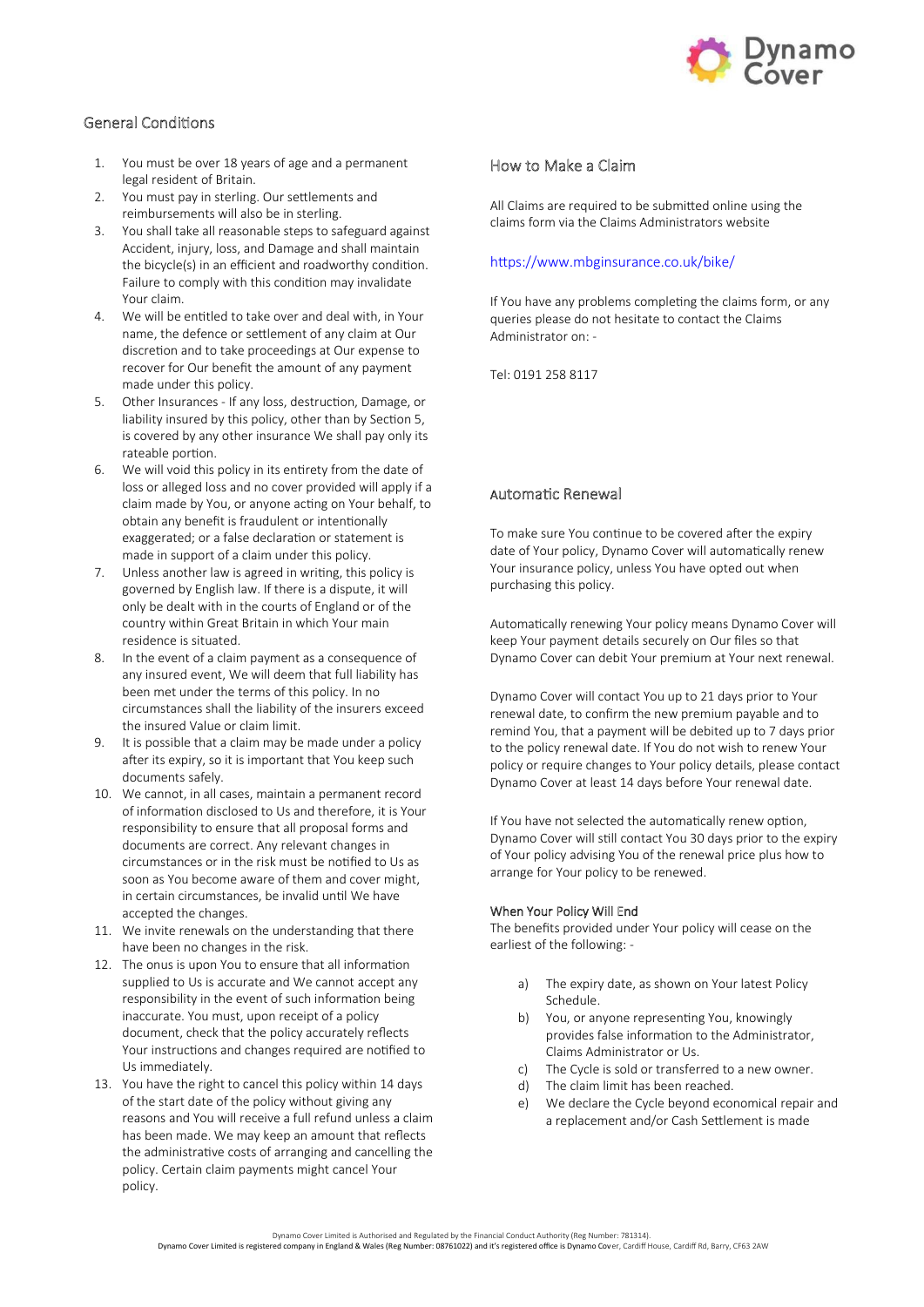

# Reinstatement of cover

In the event of a claim resulting in a total loss and subsequent replacement or cash settlement, We will automatically reinstate cover on Your replacement Cycle upon confirmation from You of the new Cycle to be insured without change to the Policy Schedule renewal date. If the insured Value of Your replacement Cycle is higher than the current insured Value, Your premium may be adjusted, and You will be asked to pay the proportionate additional premium. Following a claim, We reserve the right to decline cover under the terms and conditions of this policy or apply special terms.

# Cancellation Section

You have the right to cancel this policy within 14 days of the date You purchased the policy or when You received the policy documents if this is later. This is known as Your cooling off period. You do not need to provide a reason for cancellation, and We will provide a full refund any premium paid, unless You have made a claim or there has been an incident likely to result in a claim, less a £15.99 cancellation fee.

If You wish to cancel the policy after 14 days, then no refund of premium will be provided and a £15.99 cancellation fee will be due.

To cancel Your cover please contact the administrator

If You have an annual policy but pay Your premium on a monthly basis via the Administrator's facility, You will be required to pay the remainder of Your annual premium in accordance with the terms and conditions of Your agreement

You will need to supply all Your policy details.

#### Cancellation by Us

We may at any time cancel any insurance policy by giving 30 days' notice in writing, where there is a valid reason for doing so. A cancellation letter will be sent to You at Your last known address. Valid reasons may include but are not limited

- to: 1. a) Non-payment of premium.
	- 2. b) Threatening and abusive behaviour.
	- 3. c) Failure to provide documents.
	- 4. d) Non-compliance with policy terms and conditions.

If We cancel Your policy, We will provide a refund of Your premiums less a charge for the cover already provided, unless the reason for cancellation relates to Fraud.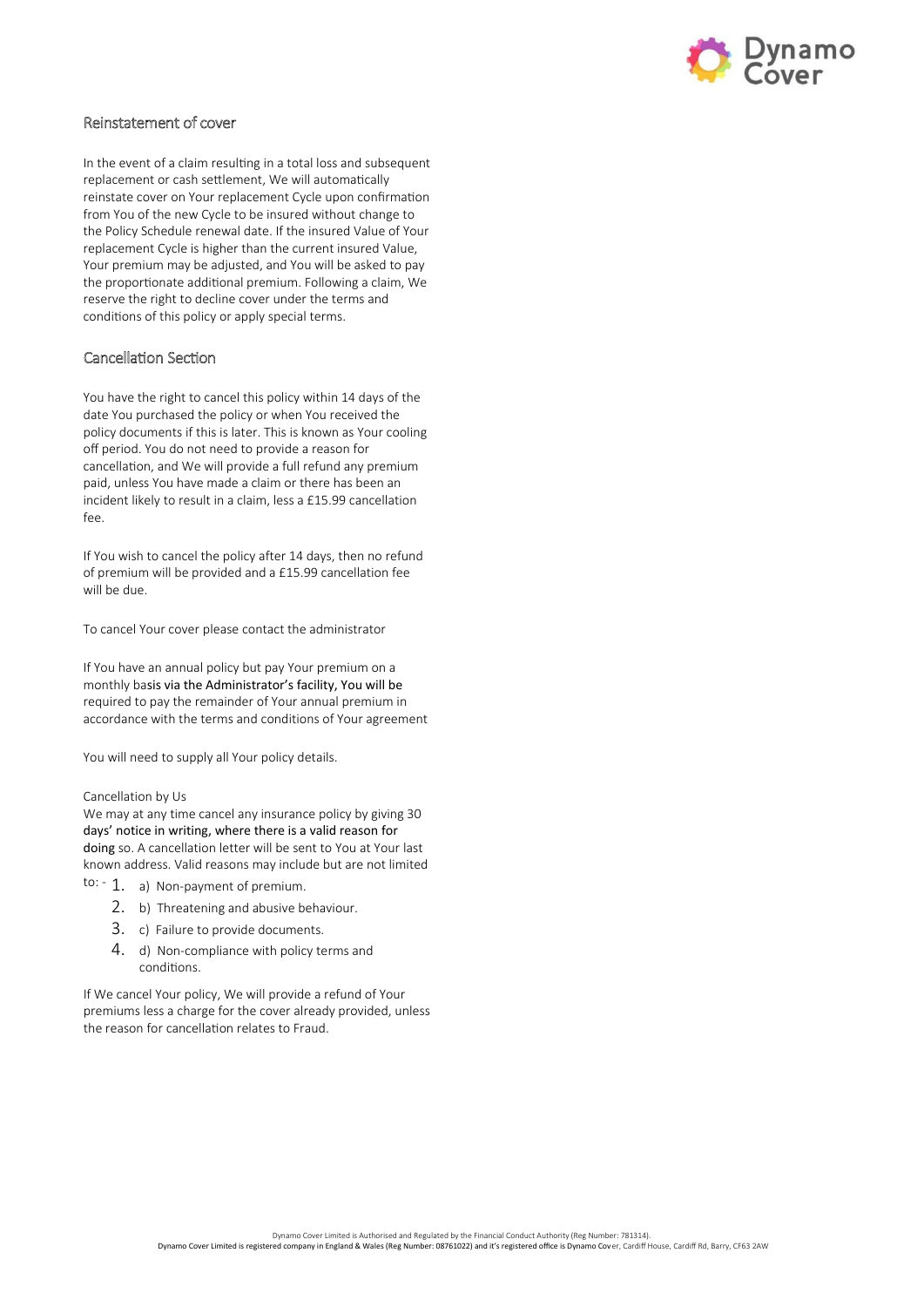

# HOW TO MAKE A COMPLAINT

It is the intention to give you the best possible service but if you do have any questions or concerns about this insurance or the handling of a claim you should follow the Complaints Procedure below: -

## Sale of Policy

Dynamo Cover, Cardiff House, Cardiff Road, Barry, CF63 2AW, Tel: 0330 22 32 987

## Claims

MB&G Insurance Services Limited, Cobalt Business Exchange, Cobalt Park Way, Newcastle, NE28 9NZ.

Email: CVT@mbginsurance.com

In all correspondence, please state that your insurance is provided by Novus Underwriting Limited and quote scheme reference B1927GDR0012022/08

If your complaint about your claim cannot be resolved by the end of the third working day, the claims administrator will

pass it to: Novus Underwriting Ltd, 4<sup>th</sup> Floor, 34 Lime Street, London, EC3M 7AT Email: complaints@novusunderwriting.com

If it is not possible to reach an agreement, you have the right

to make an appeal to the Financial Ombudsman Service. This also applies if you are insured in a business capacity and have an annual turnover of less than €2million and fewer than ten staff. You may contact the Financial Ombudsman Service at: -

The Financial Ombudsman Service, Exchange Tower, London, E14 9SR.

Tel: 0300 123 9 123 Email: complaint.info@financial-ombudsman.org.uk

The above complaints procedure is in addition to your statutory rights as a consumer. For further information about your statutory rights contact your local Citizens Advice Bureau.

If you have purchased the insurance policy online, you may also raise your complaint via the EU Online Dispute Resolution Portal at http://ec.europa.eu/consumers/odr/. This will forward your complaint to the correct Alternative Dispute Resolution scheme. For insurance complaints in the UK this is the Financial Ombudsman Service. However, this may be a slower route for handling your complaint than if you contact the Financial Ombudsman Service directly.

## Fraudulent Claims or Misleading Information

We take a robust approach to fraud prevention in order to keep premium rates down so that you do not have to pay for other people's dishonesty. If any claim made by you or anyone acting on your behalf under this insurance is fraudulent, deliberately exaggerated or intended to mislead, we may:

- a) Not pay your claim, and
- b) Recover (from you) any payments we have already made in respect of that claim, and
- c) Terminate your insurance from the time of the fraudulent act, and
- d) Inform the police of the fraudulent act. If your insurance is terminated from the time of the fraudulent act, we will not pay any claim for any incident which happens after that time and may not return any of the insurance premium(s) already paid.

## Law and Jurisdiction

This policy shall be governed by the laws of England and Wales and subject to the non-exclusive jurisdiction of the courts of England.

Information You have provided – Insurance Act 2015 You must take reasonable care to provide accurate and complete answers to all the questions you are asked when you take out or make changes to this policy.

You must notify the administrator as soon as possible if any of the information in your policy documents is incorrect or if you wish to make a change to your policy.

If you do not provide accurate and complete answers to the questions you are asked, or you fail to notify the administrator of any incorrect information or changes you wish to make, your policy may not operate in the event of a claim. We may not pay any claim in full or your policy could be invalid.

No term of this insurance contract is intended to limit or affect the statutory rights and obligations of the parties to this contract under the effect of the Insurance Act 2015.

## Under Insurance

A proportional reduction in any claim settlement will be made should You under-insure. For example, if due to a breach of fair presentation You are incorrectly charged a premium of £100.00 but, due to the value of Your insured item, You should have been charged a higher amount, in the event of a claim being submitted and agreed any settlement made to You will be reduced by the proportion You were underinsured for.

## Compensation Scheme

Helvetia Schweizerische Versicherungsgesellschaft in Liechtenstein AG is covered by the Financial Services Compensation Scheme (FSCS). You may be entitled to